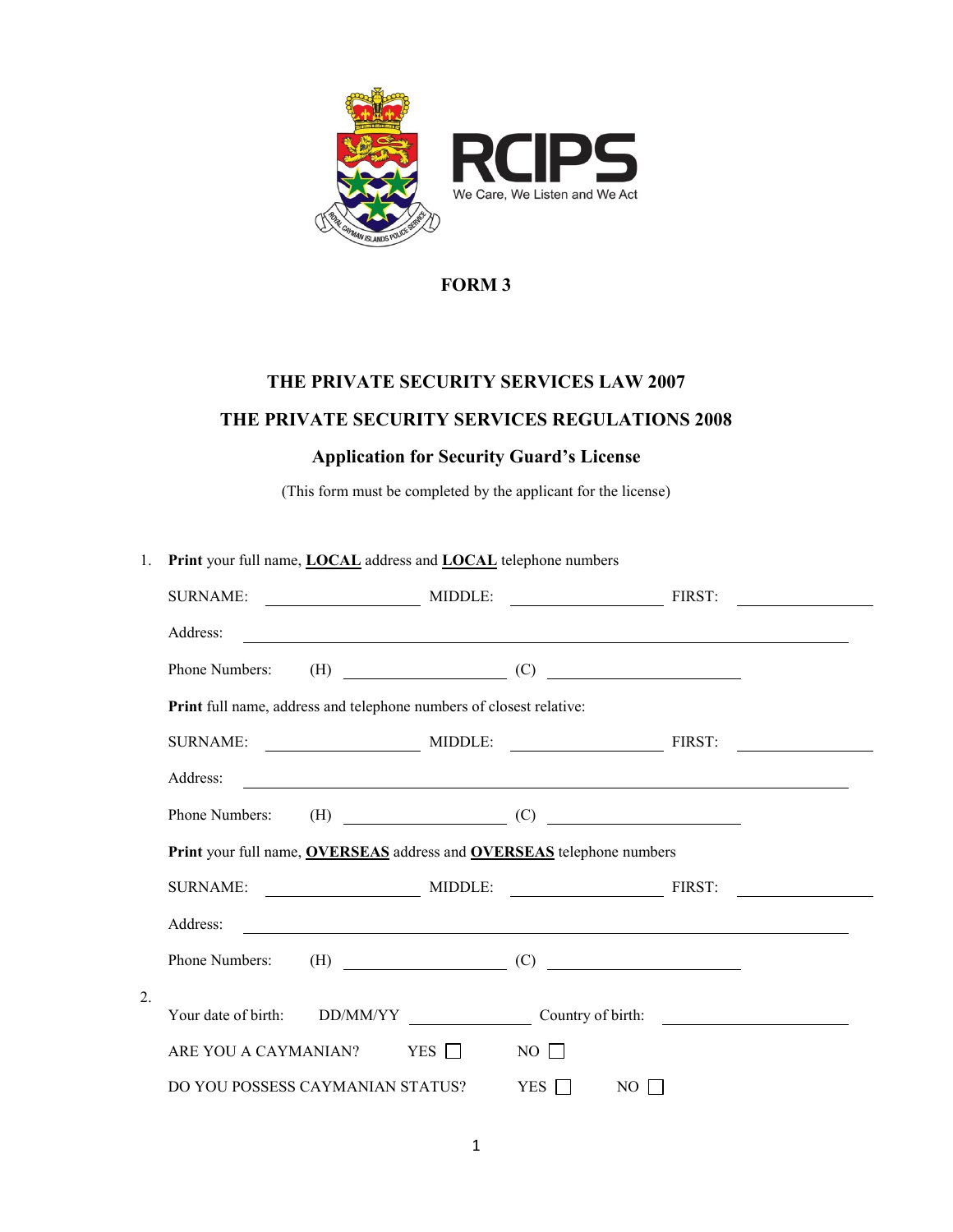

### **FORM 3**

DO YOU POSSESS PERMANENT RESIDENCY? YES  $\Box$  NO  $\Box$ 

IF NOT, WHAT IS YOUR NATIONALITY AND HOW LONG HAVE YOU BEEN RESIDING IN THE CAYMAN ISLANDS?

#### **APPLICANT MUST SUBMIT THE RELEVANT DOCUMENT (S) TO SUPPORT ANSWERS TO QUESTIONS 2. (a) (b) (c) or (d) AS APPLICABLE.**

3. Provide the relevant information for the following: (Mark (N/A) where question is not applicable)

| (a)<br>Temporary Work Permit No.                                                                  | <u>and the state of the state</u> | Expiry Day:                                                                     | dd/mm/yy |
|---------------------------------------------------------------------------------------------------|-----------------------------------|---------------------------------------------------------------------------------|----------|
| (b)<br>Work Permit No.                                                                            |                                   | Expiry Day:                                                                     | dd/mm/yy |
| (c)<br>Gainful Occupation Lic. No.                                                                |                                   | Expiry Day:                                                                     | dd/mm/yy |
| (d)<br>Name of Pension Plan Provider:<br>Telephone Number:<br>Administrator:                      |                                   |                                                                                 |          |
| (e)<br>Name of Health Insurance Provider:<br>Telephone Number:<br><b>Issued Date:</b><br>dd/mm/yy | <b>Expiry Date:</b>               | dd/mm/yy                                                                        |          |
| (f)<br>Name of the Security Company:<br>Address:<br>Telephone Number:                             |                                   | the contract of the contract of the contract of the contract of the contract of |          |
| (g)<br>Detail description of uniform:                                                             |                                   |                                                                                 |          |